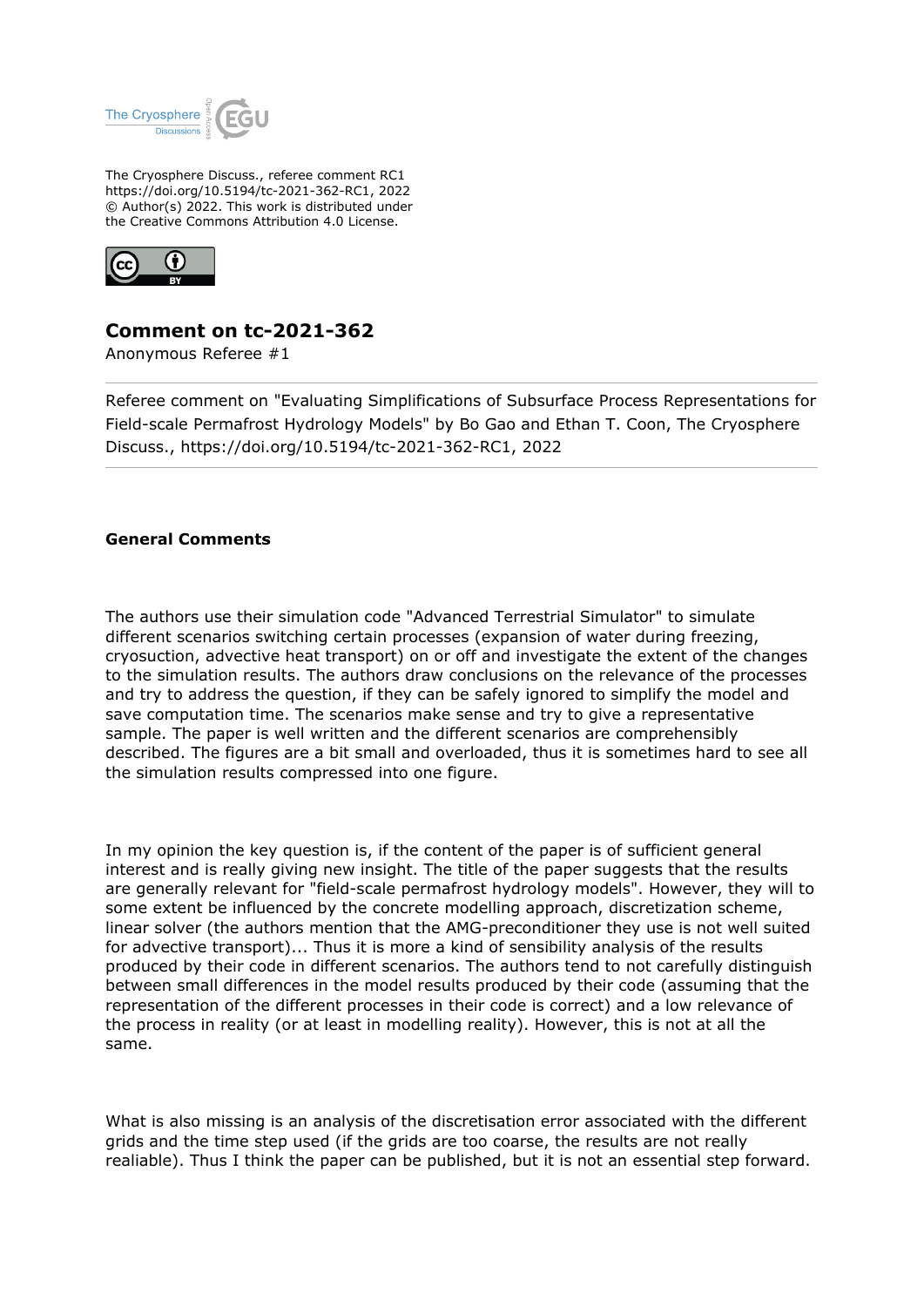## **Specific comments**

Title: I would suggest to make the title a bit less general, e.g. "Evaluation the sensitivity of prediction results to process simplifications for the advanced terrestrial simulator". It is not clear, that the results obtained here, are really generalizable to other codes. Especially, as the change of the model results relative to the safed computation time is of interest.

line 191: The soil-freezing characteristic curve is usually used as a material property of a certain soil. Thus I find this term here rather confusing

figure 1: Too much information is packaged into too small figures here. It is very hard to see for example the rain precipitation at sage, because it is in the background of the other sites. Maybe you could make one set of plots pere site in a 3x3 matrix?

table 2: the van Genuchten-Mualem model can produce unphysical results for n values much smaler than 2 (which is true for all parameter sets here)

3.2 mesh design: why 78 cells? Have some tests be done, that this is a sufficient resolution to obtain grid convergence?

line 333-344: how was this column initialization transferred to the hillslope? Does this not produce an instable initial value for the hillslope?

line 374-376: might this averaging of local data not smooth the effect of neglecting processes? If you have only a local effect at one or two points, this could be greatly reduced by the averaging

figure 4 and 5: The figures are again rather small

figure 6, line 414: The concept of a "decrease percentage" is rather hard to understand (especially if it gets negative). Would it not be easier to understand, if you use the relative runtime? Which than would be either smaller than one (thus faster) or larger?

section 4.2: there is no information about the effect of neglecting cryosuction on the runtime. However, isn't that the main point of the paper (how much precision do you